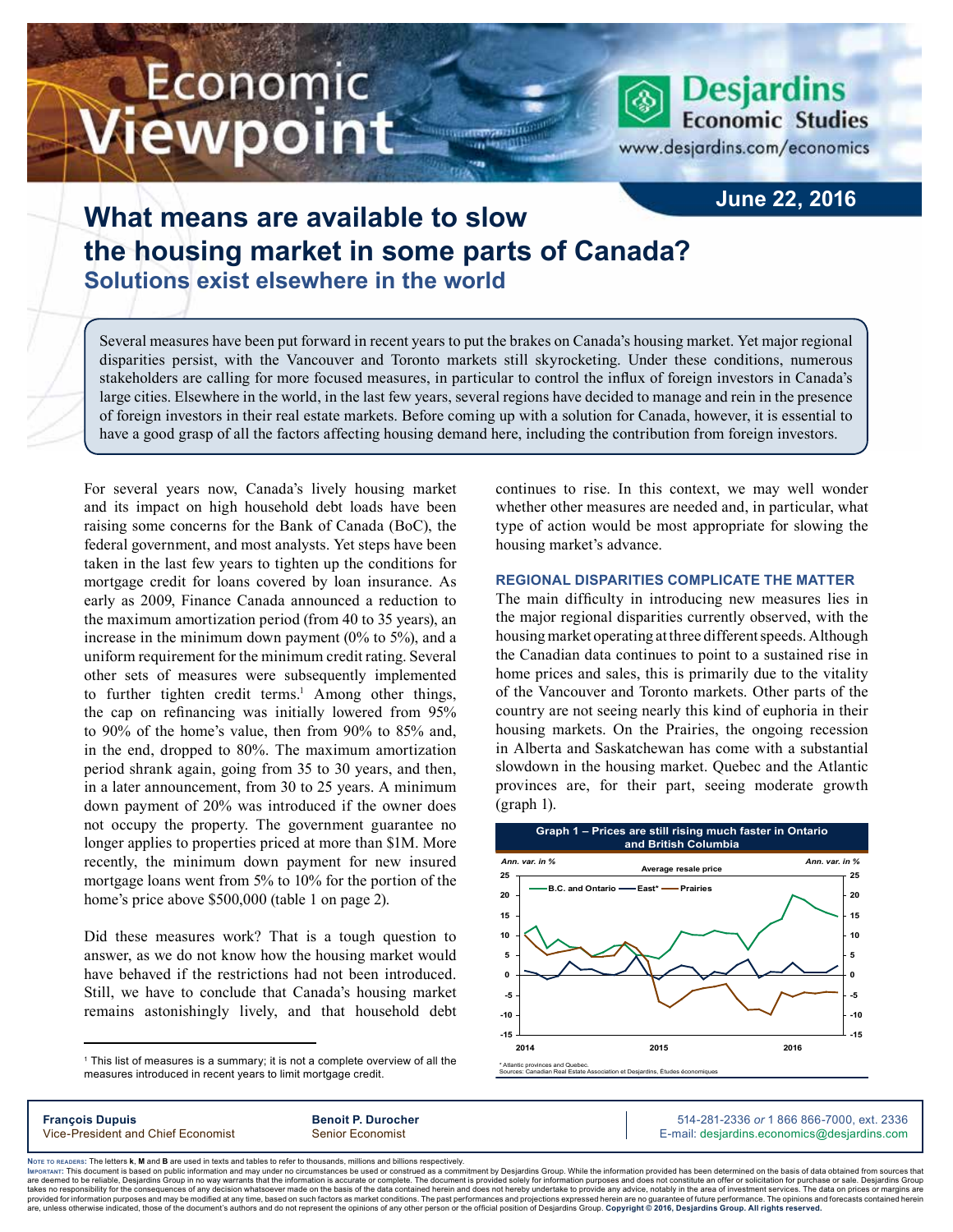

**Desjardins Economic Studies** 

*Economic Viewpoint* June 22, 2016 www.desjardins.com/economics



hurting the market on the Prairies, in Quebec and in the Atlantic region. Finance Canada could, of course, try to introduce measures by attempting to focus more on the British Columbia and Ontario markets. The recent increase in the minimum down payment for new insured mortgage loans for the portion of a home's price in excess of \$500,000 is a good example here, but its impact on the housing market has been marginal to date.

In other words, although not completely out of ammunition, it seems difficult to introduce new changes to mortgage credit conditions that would effectively curb the housing markets in British Columbia and Ontario without hurting the other regions. What can be done under these conditions? Simply wait for the market to adjust naturally? This strategy involves risks: prices are rising very quickly in Vancouver and Toronto, providing more and more fuel to the fears that that could do to the economy and housing markets in other regions. What other means are available to slow the housing market effectively?

#### **An interest rate increase must be avoided**

Traditionally, the means most often used to curb housing market growth is to increase financing costs by raising interest rates. However, in the current context, this solution has two major disadvantages. For one thing, interest rate changes would apply across the country, making it difficult to target the real estate markets in British Columbia and Ontario. For another, an interest rate change does not only affect the real estate market: it impacts all of the other components of domestic demand as well, including consumer spending and business investment. Given the Canadian economy's ongoing struggles, an interest rate increase must be ruled out for now.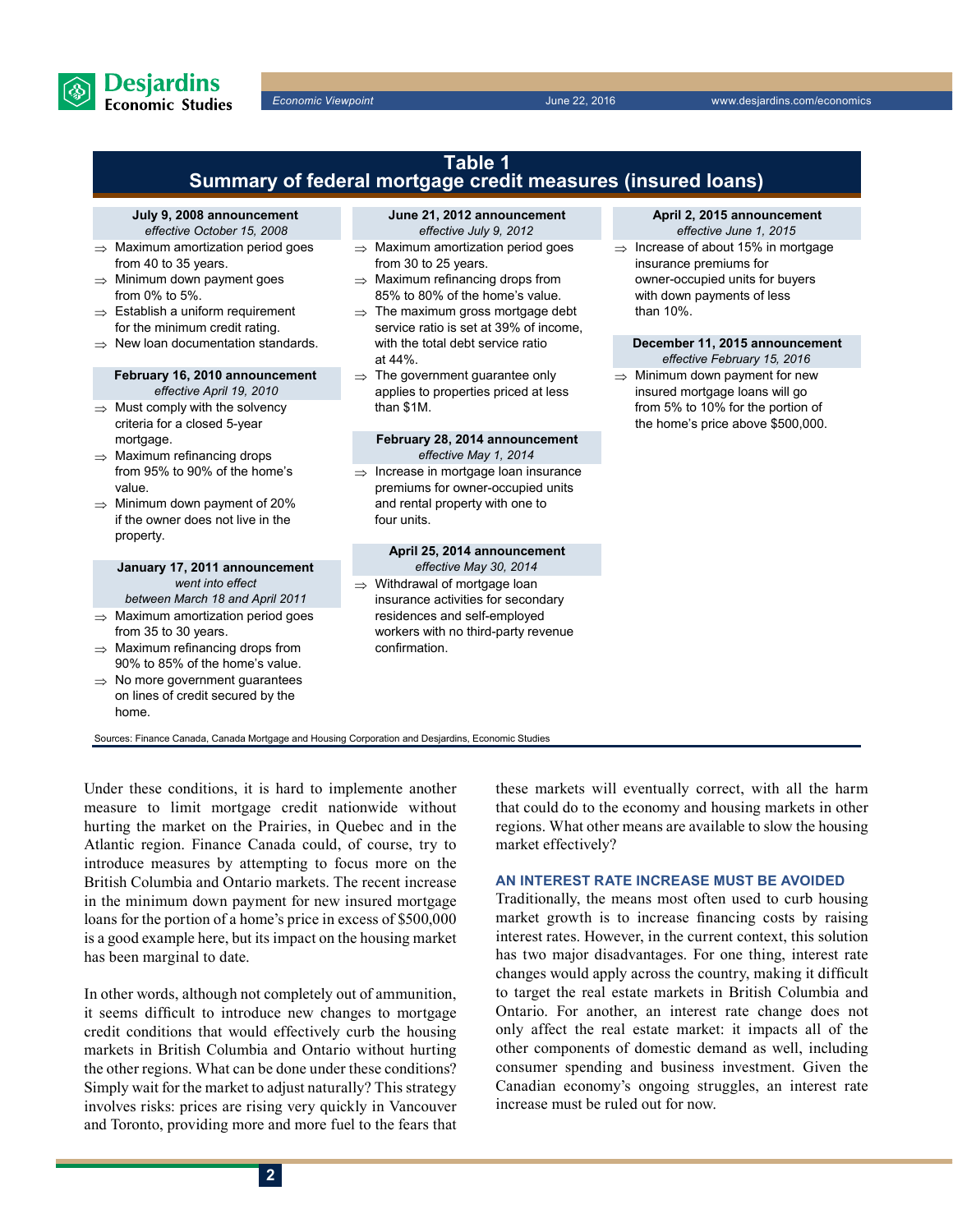#### **More focused, non-traditional measures should be preferred**

Given that interest rates cannot be changed immediately and given how difficult it is to implement new, general restrictions on mortgage credit, the use of innovative, more focused measures is increasingly being contemplated. However, this requires government decision makers to have a greater awareness of the issue regionally.

The BoC does seem increasingly concerned about the real estate market's evolution in some regions. On the release of the *Financial System Review*, Governor Stephen Poloz noted that "the pace of house price increases in Toronto, and especially Vancouver, is unlikely to be sustained, given underlying fundamentals. This suggests that prospective homebuyers and their lenders should not extrapolate recent real estate price performance into the future when contemplating a transaction. Indeed, the potential for a downturn in prices in these markets, although difficult to quantify, is growing."

There is, moreover, a growing consensus among private sector analysts on the key role that foreign investors play in the strength of the real estate markets in Vancouver and Toronto. To date, however, the federal and provincial governments, and the Canada Mortgage and Housing Corporation (CMHC) have been fairly evasive about the importance of foreign investors in the housing market. In its last budget, the federal government stated that "it is impossible to have a perfect grasp of the role of foreign homebuyers in the Canadian housing market since there is no comprehensive, reliable data set on the number of homes sold to such buyers." The federal government therefore decided to allocate \$500,000 to Statistics Canada in 2016–2017 to gather data on purchases of Canadian homes by foreign buyers. British Columbia's government also intends to ask homebuyers to state whether they are citizens or permanent residents of Canada, or of another country.

Until the results of these investigations come in, evidence on the ground increasingly seems to attest to a fairly large weight of foreign investors in the Vancouver and Toronto housing markets. Among others, many investors from Asia seem to be choosing Vancouver or Toronto. A recently released study by Josh Gordon,<sup>2</sup> of Simon Fraser University in British Columbia, showed that the contribution from foreign investors was the main driver behind the Vancouver real estate market's vitality. Note that, last year,

2 Josh C. Gordon, "Vancouver's Housing Affordability Crisis: Causes, Consequences and Solutions," *Centre for Public Policy Research*, Simon Fraser University, May 2, 2016, 59 p., [www.sfu.ca/content/dam/](http://www.sfu.ca/content/dam/sfu/mpp/pdfs/Vancouver%27s%20Housing%20Affordability%20Crisis%20Report%202016%20Final%20Version.pdf) [sfu/mpp/pdfs/Vancouver%27s%20Housing%20Affordability%20Crisis%20](http://www.sfu.ca/content/dam/sfu/mpp/pdfs/Vancouver%27s%20Housing%20Affordability%20Crisis%20Report%202016%20Final%20Version.pdf) [Report%202016%20Final%20Version.pdf](http://www.sfu.ca/content/dam/sfu/mpp/pdfs/Vancouver%27s%20Housing%20Affordability%20Crisis%20Report%202016%20Final%20Version.pdf). <sup>3</sup>

Chinese authorities relaxed their rules on international capital flows. According to the new version of the QDII2 program (Qualified Domestic Individual Investor), Chinese residents of six target cities<sup>3</sup> whose financial assets total at least one million yuan (just under C\$200,000) can invest up to half of their net assets abroad in a variety of products, including real estate. Vancouver and Toronto are among the Chinese's six preferred cities for real estate investment.

Under these conditions, more and more stakeholders propose implementing measures to limit and further manage foreign investment in some Canadian cities. There are a number of legal and fiscal considerations to be weighed, particularly in terms of international agreements. That being said, more and more potential solutions are emerging, and experiments tried in some parts of the world to control the flow of foreign investment into the real estate market can serve as examples.

#### **Taxation that targets foreigners more**

One of the means put forward to slow foreign investment is to introduce a graduated tax on property value, to be collected by the province or municipality each year. Foreign real estate purchases are primarily concentrated in high-end properties, so a new tax that would increase with the value of the property could curb demand for luxury properties. A floor could be contemplated, below which the tax would not apply. To avoid penalizing Canadian citizens and foreigners who are active participants in Canada's economy and the labour market, some people suggest offsetting the impact of the new tax with an additional tax credit on earned income for these owners.

Another option would be to tax the capital gains earned by foreigners when they sell their Canadian property, a measure that would curb speculative real estate transactions. This solution was put forward in the **United Kingdom** to cool the euphoria in the London real estate market. Starting April 6, 2015, the United Kingdom has charged a capital gains tax of up to 28% on the sale of foreign-owned property.

#### **Increase purchase costs for foreigners**

Other countries have instead chosen to institute measures that increase acquisition costs for foreigners. **Australia**, for example, charges foreigners a fee of AU\$5,000 just for the right to submit a purchase offer on property priced at up to AU\$1M. The fee can rise to AU\$10,000 for properties priced at more than a million dollars. In **Hong Kong**, among other things, non-permanent residents are charged a 15% tax when they buy a property.

<sup>&</sup>lt;sup>3</sup> Shanghai, Tianjin, Chongqing, Wuhan, Shenzhen and Wenzhou.